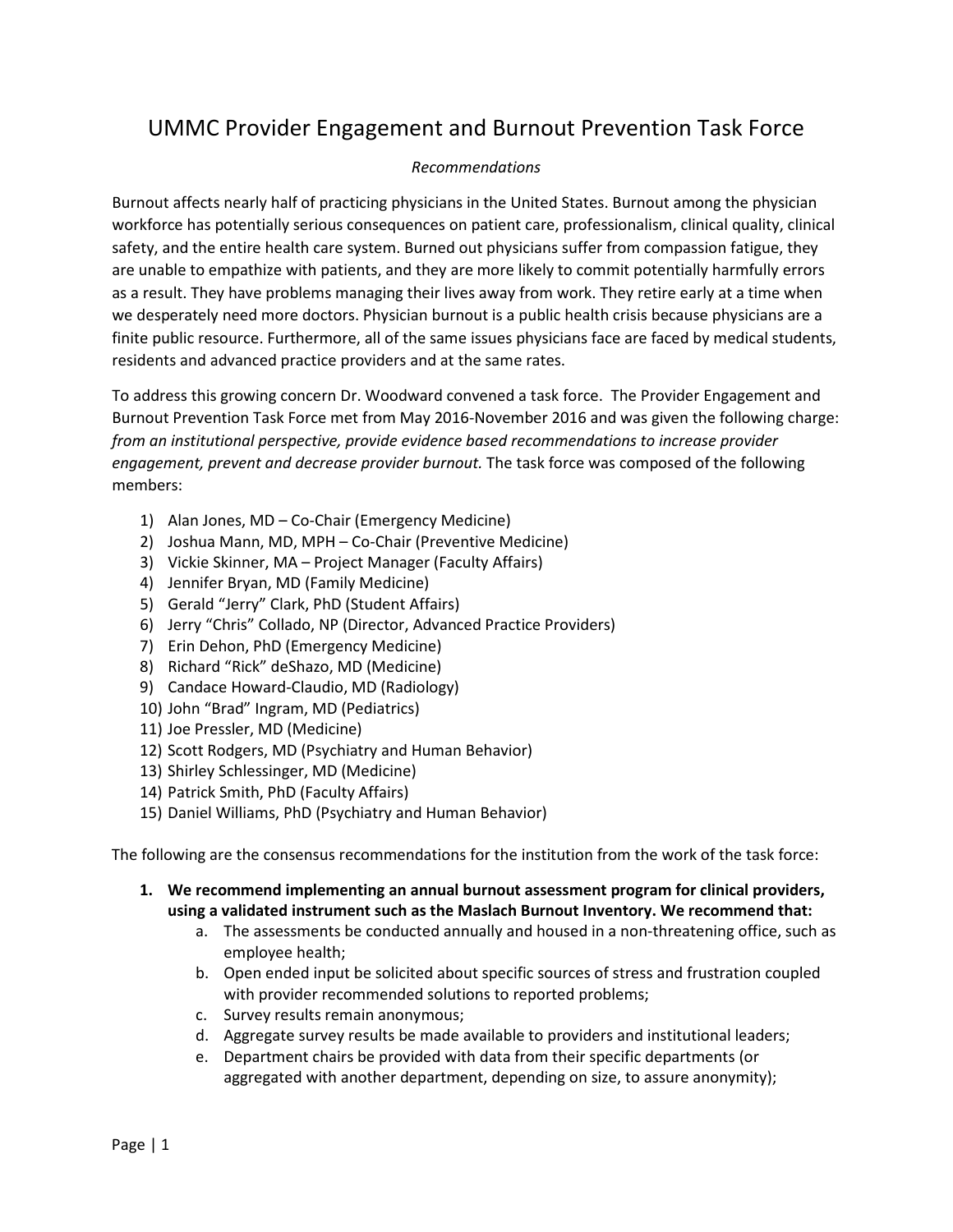- f. Individuals be given the option of whether or not to receive a summary report of their burnout level with information about available resources.
- **2. We recommend that the institution create a standing provider engagement and burnout prevention committee that will further explore all current and ongoing UMMC efforts and available resources (resident and student efforts, ACGME standards, etc.).** 
	- a. This committee should be led by a committed provider-leader with interest in wellness and resilience and this individual should be funded for protected time in this position.
	- b. This committee would use data collected from recommendation #1 to develop a systematic, stepwise approach to addressing institution specific issues related to burnout among providers.
	- c. This committee could act as a consulting/ guiding body to assist departmental planning for #4 below. (Consider elements of the Mayo model Listen- Act- Develop.)
	- d. Such a committee should consider initiatives that could include:
		- i. Centrally supported mentoring programs that utilize Individual Development Plans and goal setting to help reconcile time spent on mission areas. Mentoring relationships could also be used to identify burnout signs early, provide a collegial support system and help providers traverse the P&T process;
		- ii. Centrally supported pilot trials to examine the impact of process changes (such as scribes and additional MA/nursing support) on quality of care, cliniciansatisfaction/burnout, and financial performance;
		- iii. Opportunities for providers to discuss factors related to burnout including town halls, support groups, seminars, etc.
		- iv. Create an educational portfolio of opportunities for all providers about resilience, wellness, and healthy lifestyle to promote widespread understanding and acknowledgement.
- **3. We recommend that the institution provide formal training for health system leaders, department chairs, division directors, and other leaders on recognizing and rehabilitating burnout as well as systematic measures to prevent burnout and promote resilience.**
- **4. We recommend that each clinical department be asked to develop a specialty-specific departmental plan to address and/or prevent burnout among its providers. Departmental plans should be developed with faculty input and should have measurable outcomes that are reported to the VC or AVC annually. Departmental plans could address several domains, including:**
	- a. Mentorship;
	- b. Rewards and recognition;
	- c. Policy revision;
	- d. Work load and effort distribution;
	- e. Educational and developmental opportunities
- **5. We recommend that the institution dedicate resources to explore ways to increase efficiency and reduce the clerical burden of EHRs. We recommend that the institution develop:**
	- a. A mechanism to ensure that EHR related activities (updates/changes/mandates) are designed in close consultation with the end user (clinical providers);
	- b. A workgroup of end-users and DIS personnel to seek a better understanding of which elements of the EHR pose the most challenges to efficiency and patient care then seek